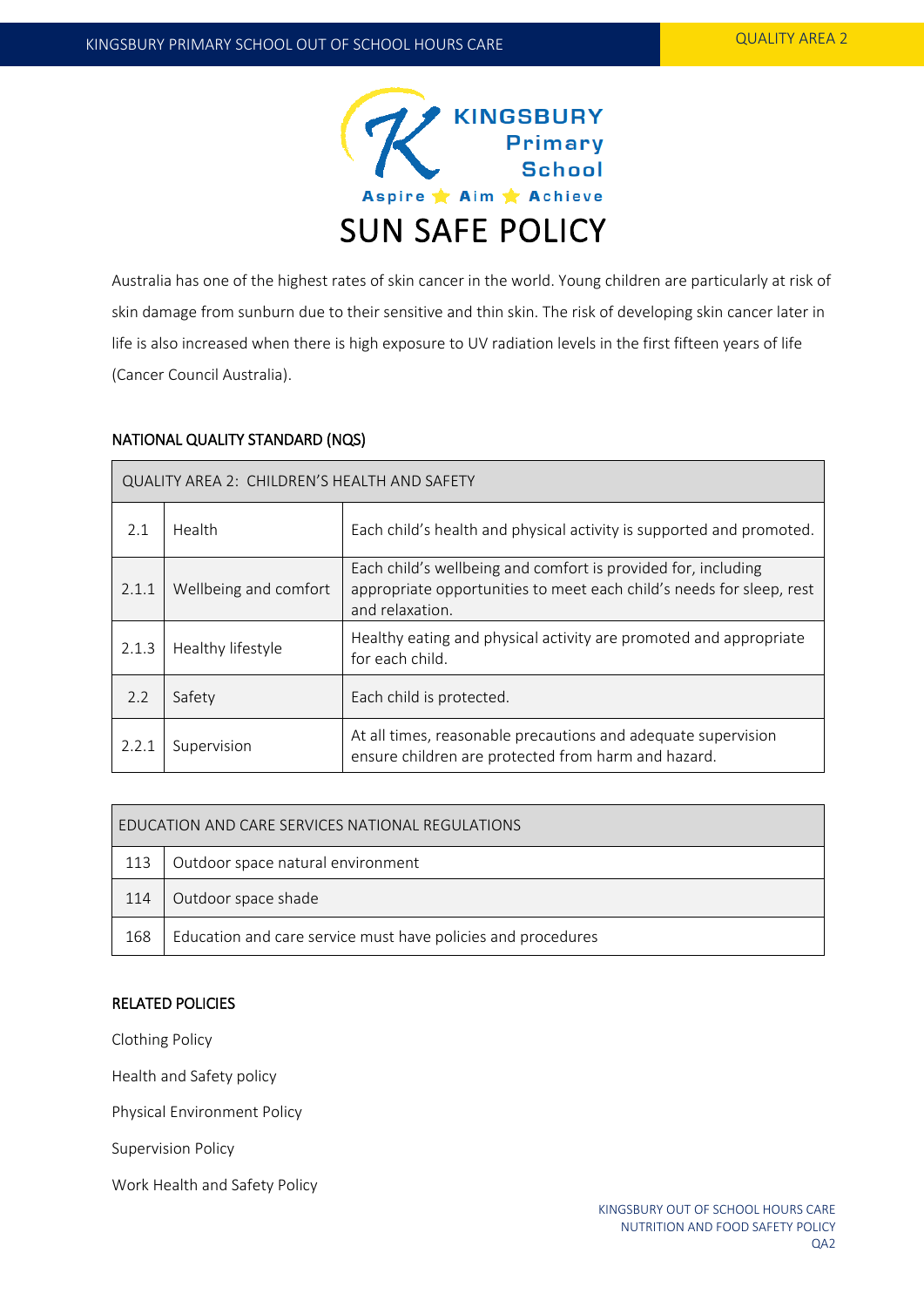### PURPOSE

To protect all children and staff from the harmful effects of ultraviolet (UV) radiation from the sun.

## **SCOPE**

This policy applies to children, families, staff, management and visitors of the service.

### IMPLEMENTATION

Some sun exposure is important for the absorption of vitamin D; an essential nutrient for healthy bones muscles, and general health, however too much sun can cause skin and eye damage and skin cancer. Sun exposure during childhood and adolescence is a major factor in determining future skin cancer risk.

## MONITORING UV LEVELS

Sun protection is required when UV levels reach level 3 or above. Our OSHC Service will monitor the UV levels through the SunSmart or Bureau of Meteorology webpages or apps.

# OUTDOOR PLAY

The OSHC will use a combination of sun protection measures whenever UV Index levels reach 3 and above. This will include:

- From September to April (or certainly terms 1 and 4) sun protection is always required, which includes protective clothing, hats and sunscreen.
- Sun protection measures will be considered when planning excursions and incursions.
- Sufficient natural, portable, or man-made shade will be provided to allow children to spend time outdoors each day.
- Shaded areas will be chosen for educators to set up play experiences. These will be monitored throughout the day and moved as required to remain in the shade.
- Children will still be required to wear hats, protective clothing, and sunscreen if playing under natural or portable shade.
- Children without hats or suitable protective clothing will be required to play under man-made shade structures (e.g. the playground)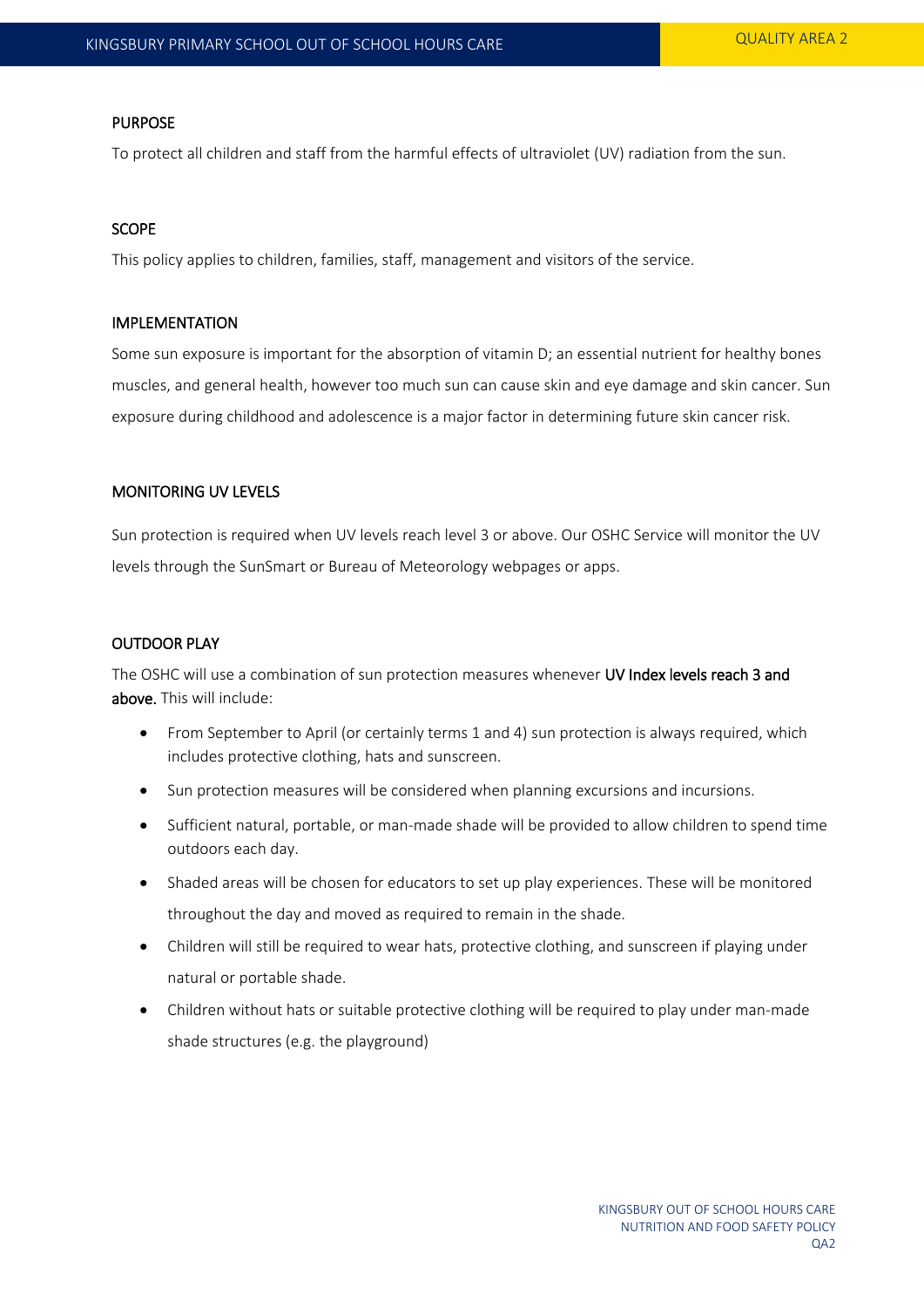## **HATS**

- Educators, children, and visitors are required to wear sun safe hats at all times they are outdoors. Cancer Council Australia describes sun safe hats as those which protect a person's face, neck, and ears, which include:
	- o A legionnaire hat the flap should cover the neck.
	- o A bucket hat with a deep crown and brim size of at least 5cm for children and must shade the face, neck, and ears.
	- o A broad brimmed hat with a brim size of at least 6cm for children or 7.5cm for adults. The brim should provide shade for the whole face.

*Please note: Baseball caps or visors do not provide enough sun protection and therefore are not recommended.* 

 Children without a sun safe hat will be asked to play in an area protected from the sun (e.g. under dense shade, veranda or indoors) or can be provided with a spare hat.

# CLOTHING

- When outdoors, staff and children will wear sun safe clothing that covers as much of the skin as possible. Cancer Council Australia recommends clothing that:
	- o Covers the shoulders, back and stomach
	- o Is loose fitting such as loose-fitting shirts and dresses with sleeves and collars or covered neckline, or longer style skirts, shorts and trousers.
- Children who are not wearing sun safe clothing can be provided with spare clothing or will be required to play under the veranda or in dense shade.

# SUNSCREEN

As per Cancer Council recommendations:

- Staff and children will apply SPF30+ broad-spectrum water-resistant sunscreen 20 minutes before going outdoors and reapply every 2 hours.
- Sunscreen is stored in a cool, dry place and the use-by-date monitored.